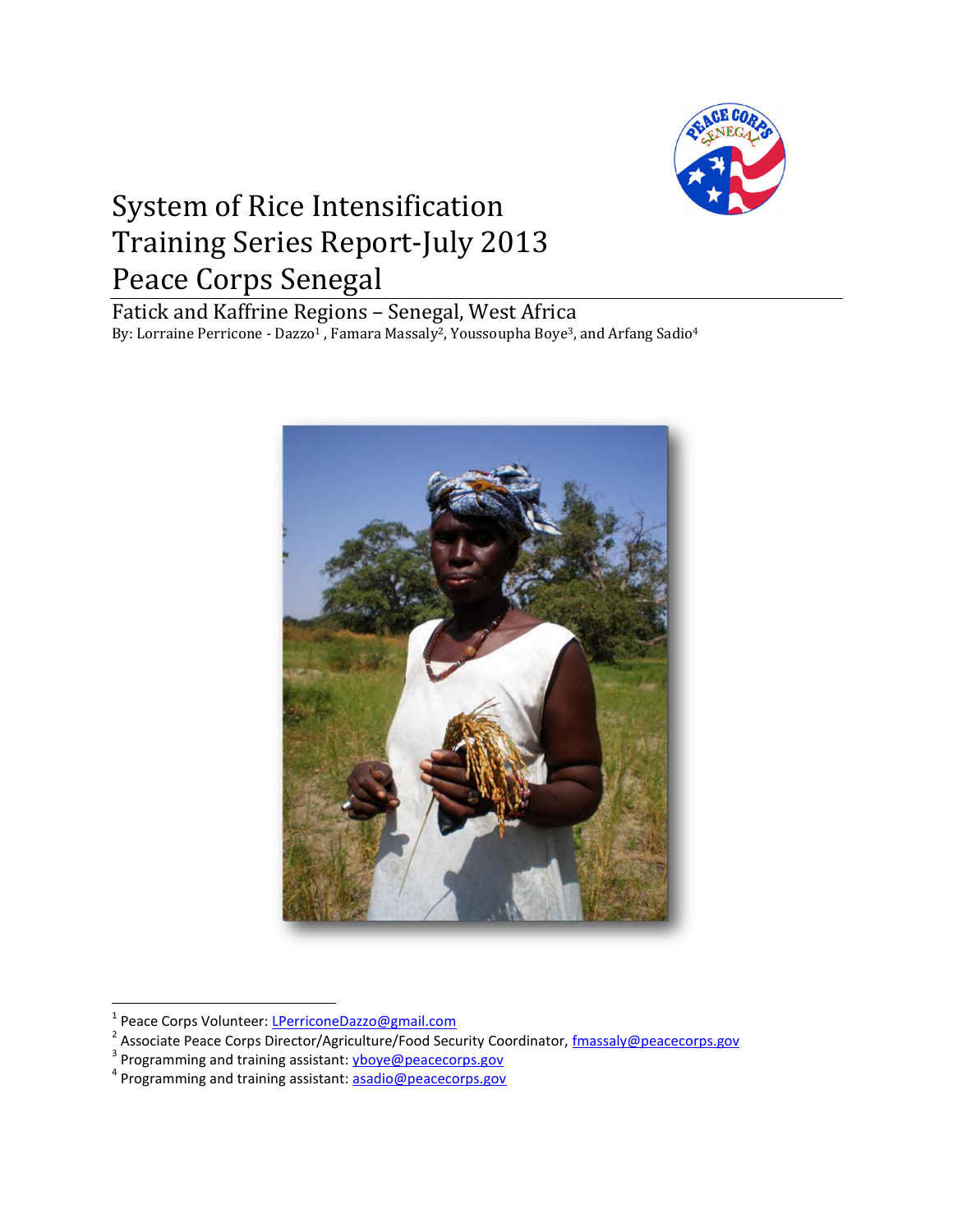### **Introduction**

From May to July 2013 four training events on the System of Rice Intensification (SRI) were held in different villages throughout the Kaffrine and Fatick regions of Senegal, West Africa. SRI is a set of six rice growing principles that when implemented together have a synergistic effect, and can greatly improve rice yields while also reducing seed, water and chemical fertilizer use. These six principles include: enriching the soil with organic matter; transplanting rice seedlings at a very young age; using a wide spacing between rows (25cm, or greater) and planting in a grid pattern; transplanting only one plant per-hill; allowing the soil to dry between watering during the vegetative growth phase; and mechanical weeding, often with the use of a rotary weeder to aerate the soil at the same time.

The Peace Corps-run training events brought together a wide range of community members, including Master Farmers, demonstration pilot farmers, community educators and local rice farmers. The events were managed logistically by area Peace Corps Volunteers (PCVs), and the trainings were designed and delivered by Peace Corps staff, government extension workers, and Master Farmers. Prior to the Kaffrine and Fatick trainings, PCV Lorraine Perricone-Dazzo, Program Training Assistants (PTAs) Youssoupha Boye and Arfang Sadio, and Master Farmers Samba Ly and Ibou Sarr all attended one of a series of three-day hands on SRI trainings-oftrainers in Benin that were held in 2012 and 2013. Designed to build Peace Corps' regional capacity to increase food security through more efficient rice production, these trainings-oftrainers were organized through a collaboration between Peace Corps' USAID-financed West Africa Food Security Partnership, the SRI International Network and Resource Center at Cornell University (SRI-Rice), and the Consultative Council of Rice Producers' Organizations of West Africa.

# **Kaffrine Region Events**

# **Taïba Village: May 30th, 2013**

The first of the training events was held on May 30th in the village of Taïba, approximately 23 kilometers south of the city of Kaffrine. Rice was farmed here in the past in a seasonal river valley, but had fallen out of practice until 5 years ago. In 2008 the Senegalese government extension agency, ANCAR, began providing subsidized seed and promoting rice cropping here and in the surrounding villages. Now, Taïba alone, with a population of 500, has 150 rice farmers. In early 2013 PCV Lorraine Perricone-Dazzo surveyed 40 rice farmers from four villages in this area (Taïba, Keur Demba, Mouille, Ndiayecounda) to ascertain local rice cropping practices and willingness to try and/or adopt the SRI technique. From this process, 10 demo farmers were chosen who will adapt and test the technique during the rainy season in 2013. The Peace Corps-run training event on May 30th aimed to introduce these 10 farmers to SRI

practice and principles, and to teach them how and why to setup a visible demonstration. The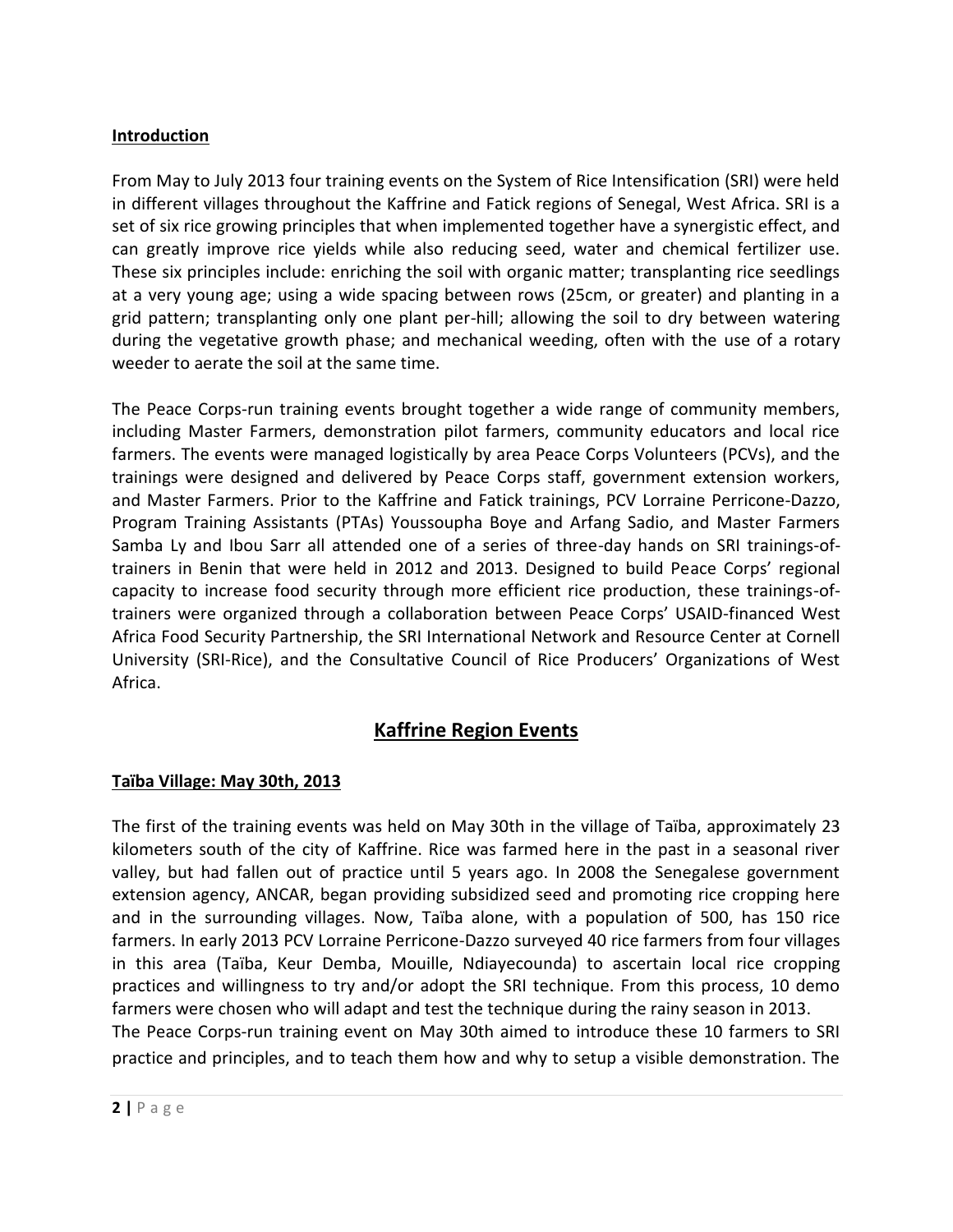discussion, led by PTA Youssoupha Boye, began with an explanation of and reasoning behind SRI, including the history and anecdotal results. Using visual aids he explained the six principles of SRI and how they can be executed in the context of the flooded river fields of Taïba. Following this, the local ANCAR agent Abdoulaye Seck explained how an SRI demo is created and how to use them to test the technique and educate other farmers. Many other farmers from the four test villages were present to hear the discussion and learned how they could support the demo farmers and be involved in community education action. Questions regarding both local rice farming and some gardening techniques were fielded by Youssoupha Boye Abdoulaye Seck and Lorraine Perricone-Dazzo. After the discussion Lorraine met with the 10 demo farmers to create a schedule for surveying demo areas and a planting schedule for the season.

The discussion went well and the farmers were able to gain a deeper understanding of the method. Originally the invitee list was limited to the 10 demo farmers, and although the content of the discussion was designed exclusively for demonstration pilot farmers working with the PCV, it was important for other community members to understand the project and their presence was a welcome addition. A total of 33 additional farmers attended, and for them this was their first exposure to SRI. All of them were encouraged to attend the hands on training event at the Katakel Master Farm a month later.

# **Katakel Master Farm of Fatou Willane: July 1st, 2013**

A training of 40 rice farmers from five villages was held in the village of Katakel at the Master Farm of Fatou Willane on July 1st, 2013. The Master Farm project is a Peace Corps/Senegal initiative that connects motivated and innovative farmers with nearby PCVs to create demo spaces for community education purposes. The discussion at the SRI training was led by Arfang Sadio and demonstrations and practice areas were created by Fatou Willane, Lorraine Perricone-Dazzo, PCV Sarah Ferguson and PCV Jessie Maier. Using visual aids, the farmers were taught the SRI principles and practices. Farmers saw pre-prepared improved nurseries with and without plastic lining. Arfang demonstrated how to create an SRI



Image 1: Demonstrating SRI Spacing with a Pre-measured String

nursery using the correct amount of seed and trainees participated in transplanting 11 day old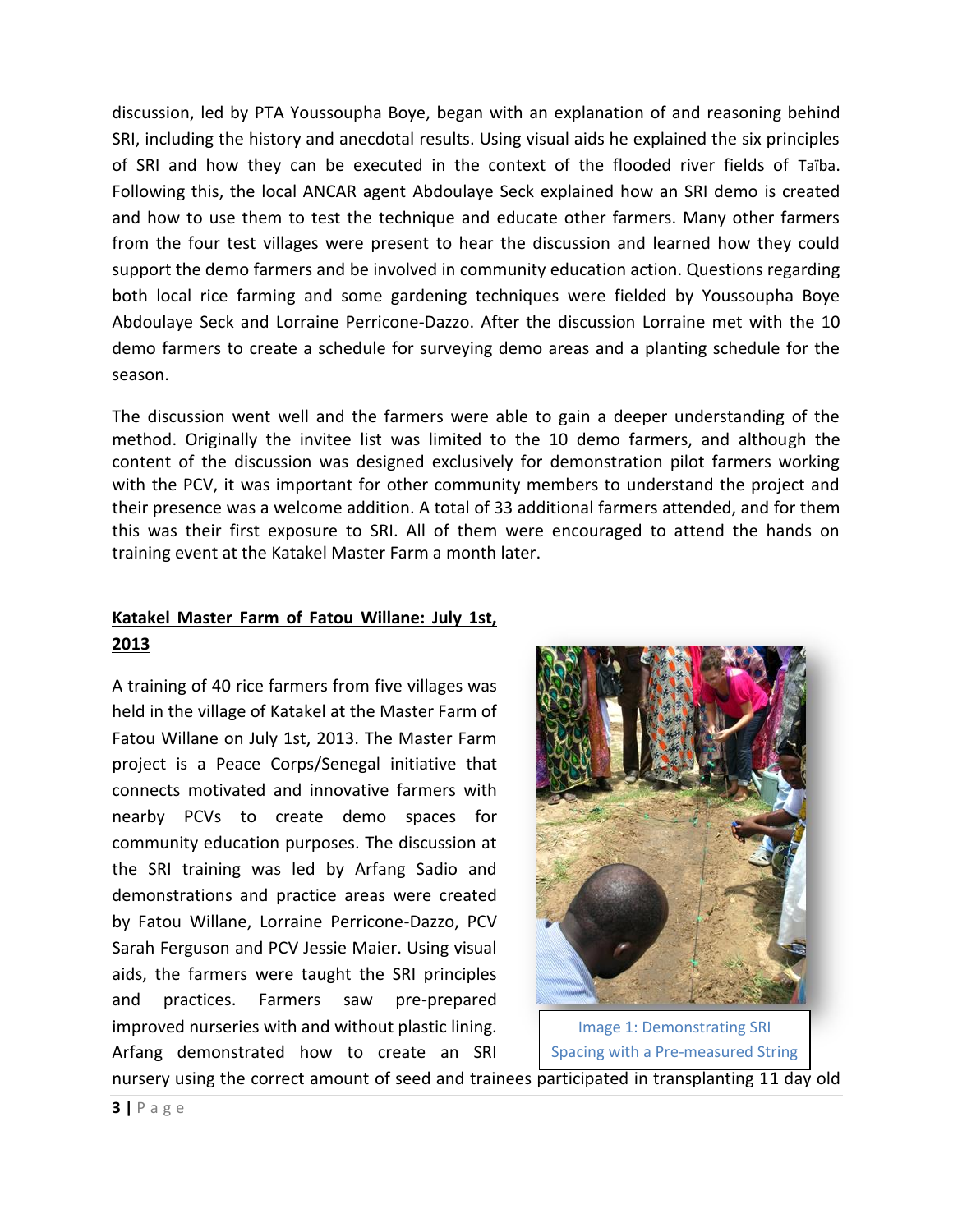seedlings at a spacing of 25cm x 25cm. The trainers demonstrated using premeasured rakes and a planting string to create SRI grid spacing, two common SRI methods. The day wrapped up with a question and answer session and lunch was served.

The event was valuable for the demonstration farmers who had attended the Taïba training as it helped reinforce their understanding of the system through discussion and practice before starting their own demonstrations. All 10 demonstrations were prepared and seeded within 2 weeks of attending this training. Other area farmers were given the knowledge and practice to develop SRI in their fields as well. Attendance was much lower than expected since the previous night was one of the first large rain events in the area and many farmers could not give up the opportunity to seed their fields.

# **Fatick Region Events**

# **Karang Master Farm of Samba Ly: May 31st, 2013**

Master Farmer Samba Ly boasts one of the best Master Farm sites in the program. He was trained in SRI through the West Africa Food Security Partnership training-of-trainers in Benin in September 2012. On May 30th-31st two trainings were held at his Master Farm in Karang,



Image 2: Demonstrating SRI Spacing with a Pre-Measured Rake

89km south of the city of Kaolack. Day 1 was dedicated to improved rainy season gardening techniques while day 2 was dedicated to SRI and conservation agriculture. The 56 participants on the SRI training day included 10 Master Farmers from the Kaolack and Fatick areas as well as many local rice farmers.

The training began with the whole group in a discussion forum led by Arfang Sadio on SRI principles and adaptations using visual aids. The two Master Farmers, Samba Ly and Ibou Sarr, and Lorraine Perricone-Dazzo were able to add comments and support to the discussion. The participants were then split into 4 groups and rotated between training stations: rice seed selection and soaking, nursery creation, direct seeding and transplanting, and -conservation farming. The seed treatment station was taught

by Ibou Sarr and Lorraine, nursery creation by Samba Ly, transplanting by Arfang Sadio, and conservation agriculture by Associate Peace Corps Director in charge of the Agriculture sector Famara Massaly. These all took place in the field with demonstrations of the practices executed by the trainers. After all groups attended the stations lunch was served. The participants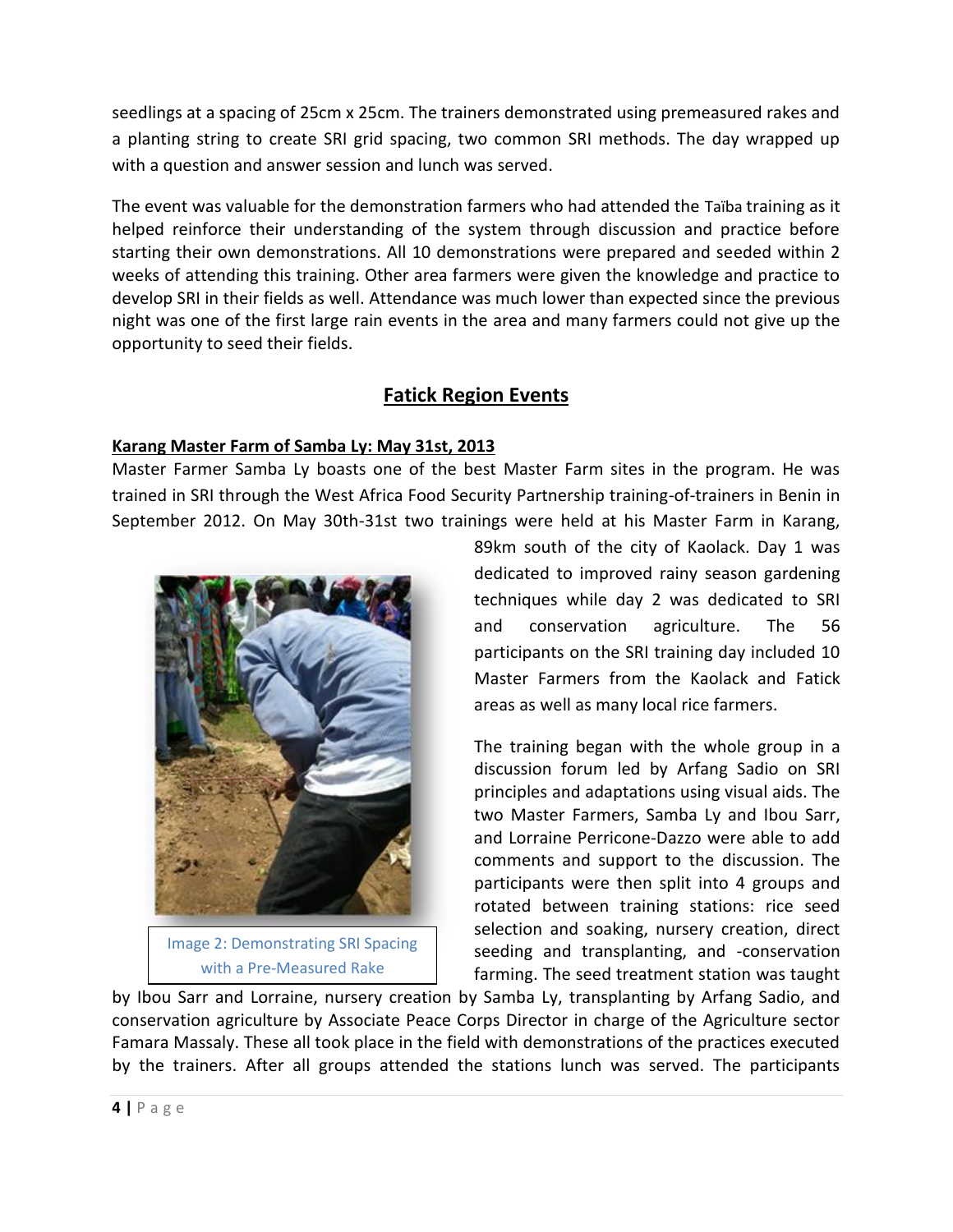reconvened as a group for a discussion after lunch to reiterate SRI practices and questions were fielded.

Despite such a large number of trainees, ample PC leadership, volunteers, and Master Farmers made it possible to convey the material adequately. Splitting up the group into a 4 station rotation made it possible to give more targeted attention to participants and the subject matter being taught. All but one station was exclusively on SRI practices, which may have caused some confusion and pre- and post-station large group discussion made the subjects more clear. Participants were attentive and interested in both SRI and conservation agriculture.

#### **Ndiomdy Master Farm of Ibou Sarr: June 30th, 2013**

Dynamic and fun Master Farmer Ibou Sarr held an SRI training at his farm on July 1st, 2013 with the help of Arfang Sadio, Lorraine, and neighboring PCVs. After attending the SRI training-oftrainers Ibou began an SRI demo in March 2013 for community members to learn from before the rainy season. The residues from this demonstration could be seen on the field as stubble in the SRI grid pattern. This formal training was a good follow-up to his demonstration efforts. The attendees at the PC training were mostly women from 11 surrounding villages, as women are primarily responsible for rice farming in the area's flooded delta plains.



Image 3: Crop Residues from a Demo which show grid pattern, spacing and tillering of Rice under SRI

After breakfast, sitting in the

shade of two huge mango trees, Arfang Sadio and Ibou Sarr described SRI principles and practices in a group discussion using visual aids. After the discussion, the trainers demonstrated how to prepare a saltwater solution to select healthier seeds for use with SRI. The group then headed to the Master Farm to view the completed demonstration, pre-planted nurseries, and newly transplanted SRI beds. Proper nursery creation was explained and demonstrated.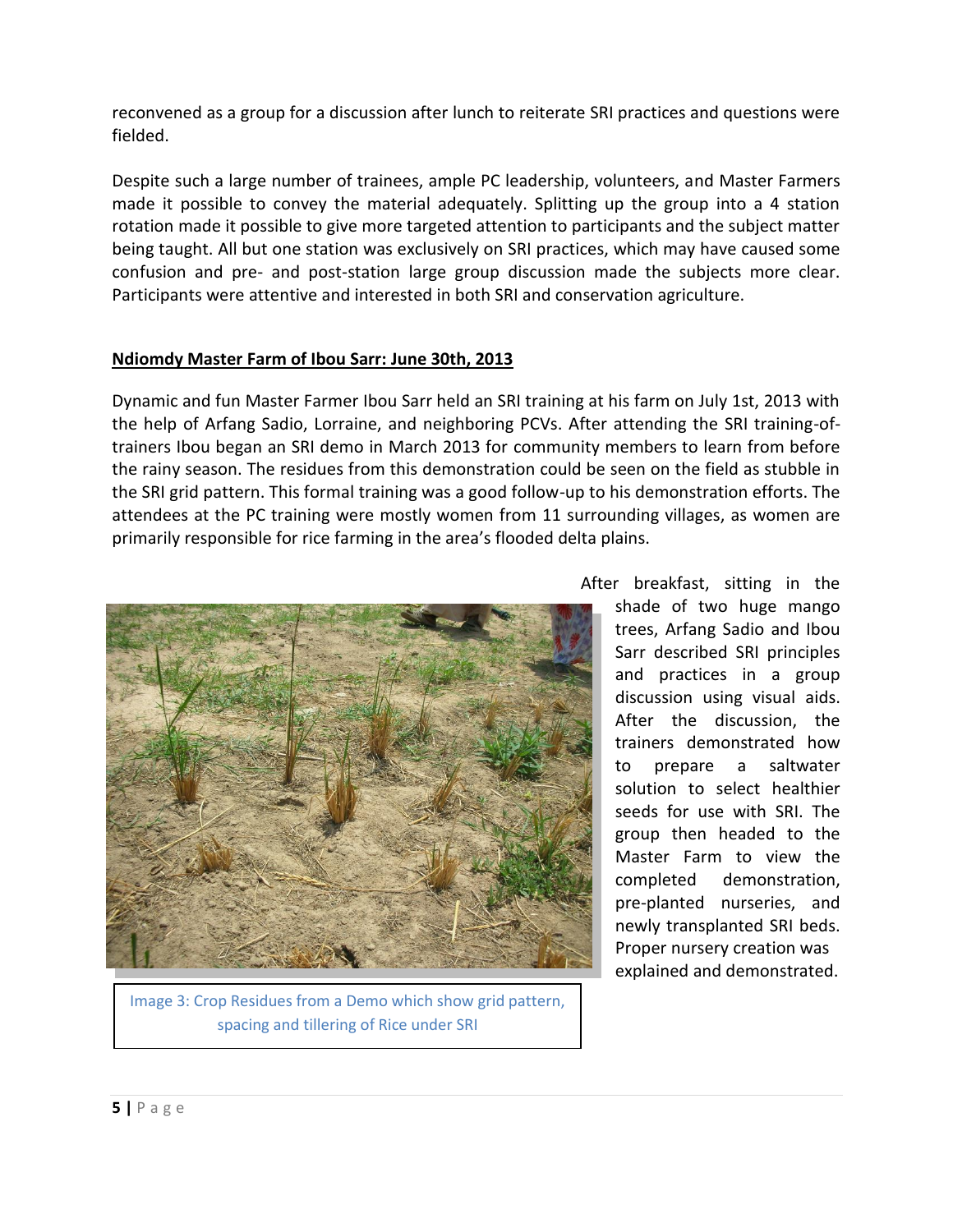Creating a grid pattern with both rakes and a planting string were practiced, and participants learned both transplanting and direct seeded into prepared beds. The discussion resumed as a group back at the mango trees with a review and question and answer period. Lunch was served and participants returned home afterwards.

Despite the heat, participants were highly enthusiastic and attentive to the subject matter. Ibou Sarr and Arfang Sadio made a good team in terms of engaging the group and making the information interesting.

# **Further Action and Follow-Up**

All three Master Famers—Ibou Sarr, Samba Ly, and Fatou Willane—plus the other seven who were trained in Karang, will be implementing SRI demonstrations during the July-November growing season. They will also be providing technical assistance to any community members interested in using the technique. The 10 demonstrations in the Taïba area will be used for community education throughout each step of the SRI implementation process, and community members have been invited to view and assist with these 10 sites. PTAs Youssoupha Boye and Arfang Sadio will continue to teach Peace Corps-run trainings on SRI to both Senegalese farmers and new PCVs. PCV Lorraine Perricone-Dazzo remains a resource to other PCVs and their farmers who are experimenting with the technique in the area via phone and site visits during the 2013 growing season. Reporting of demonstration outcomes and training events by Peace Corps staff and volunteers will support future SRI extension in the Fatick and Kaffrine regions of Senegal.